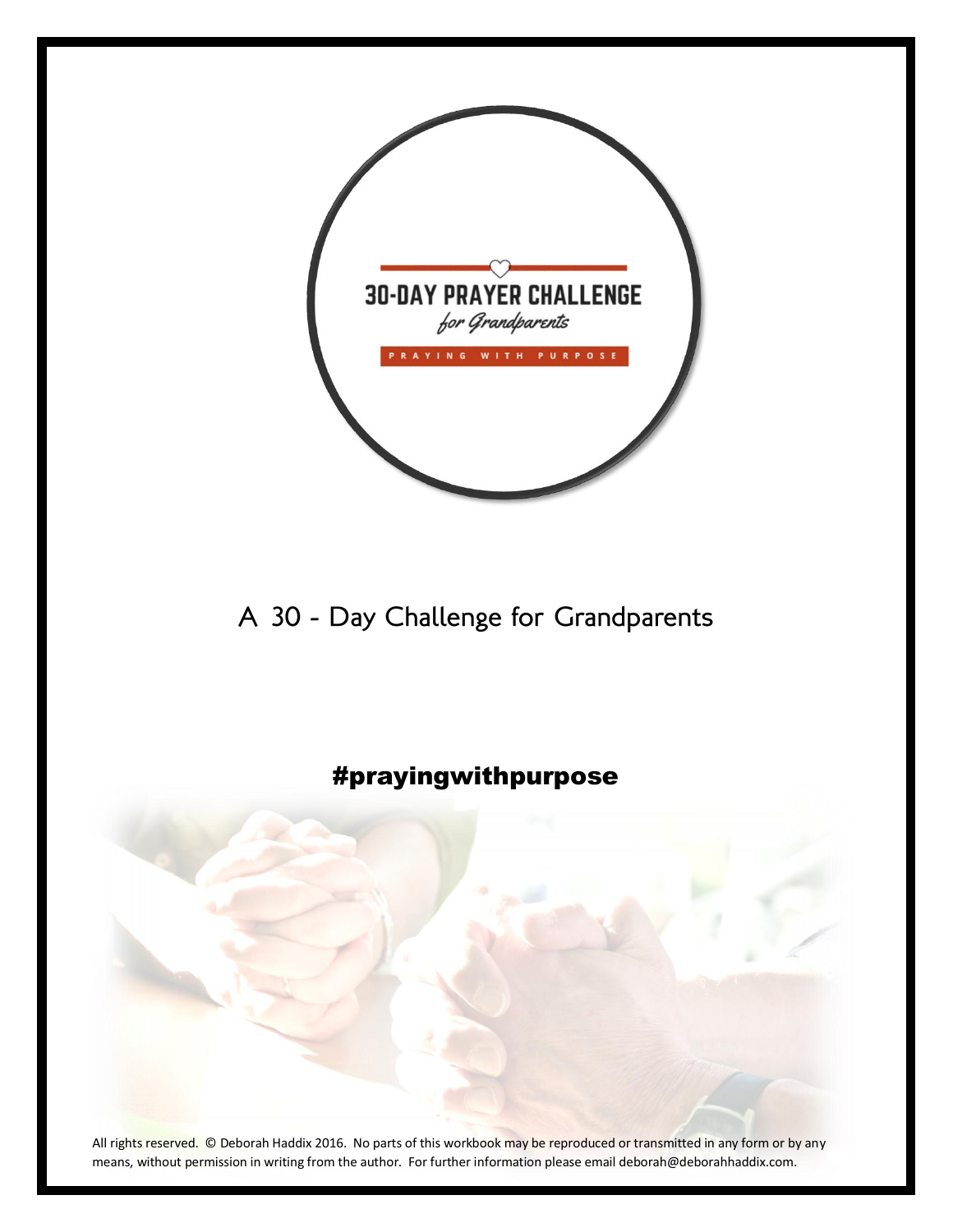

A community of grandparents united in purposeful, intentional, and specific prayers of power and faith on behalf of their grandchildren

The 30 - Day Praying with Purpose Challenge is for any grandparent who believes that praying for their grandchildren:

- $\triangleright$  is their call and their responsibility
- $\triangleright$  is a long-term commitment
- $\triangleright$  helps them to be involved in the lives of their grandchildren
- $\triangleright$  allows God to accomplish His purpose in and through their grandchildren
- $\triangleright$  has an eternal impact on their grandchildren's lives
- $\triangleright$  is one of the greatest investments that can ever be made into the lives of their grandchildren
- ➢ can stop Satan's schemes and powers toward their grandchildren
- $\triangleright$  invites them to bring all their concerns about their grandchildren to God
- $\triangleright$  permits them to release to God what they cannot control themselves
- $\triangleright$  closes the distance gap
- $\triangleright$  is an honor and a privilege
- ➢ draws them closer to God and nourishes their own spirit
- $\triangleright$  strengthens their relationship with their grandchildren
- ➢ displays the faithfulness, sovereignty, and goodness of God
- $\triangleright$  helps them play a major part in stabilizing and influencing the lives of their grandchildren
- $\triangleright$  is the single, greatest thing they can do to express their love for their grandchildren
- $\triangleright$  helps equip their grandchildren to stand fast in the faith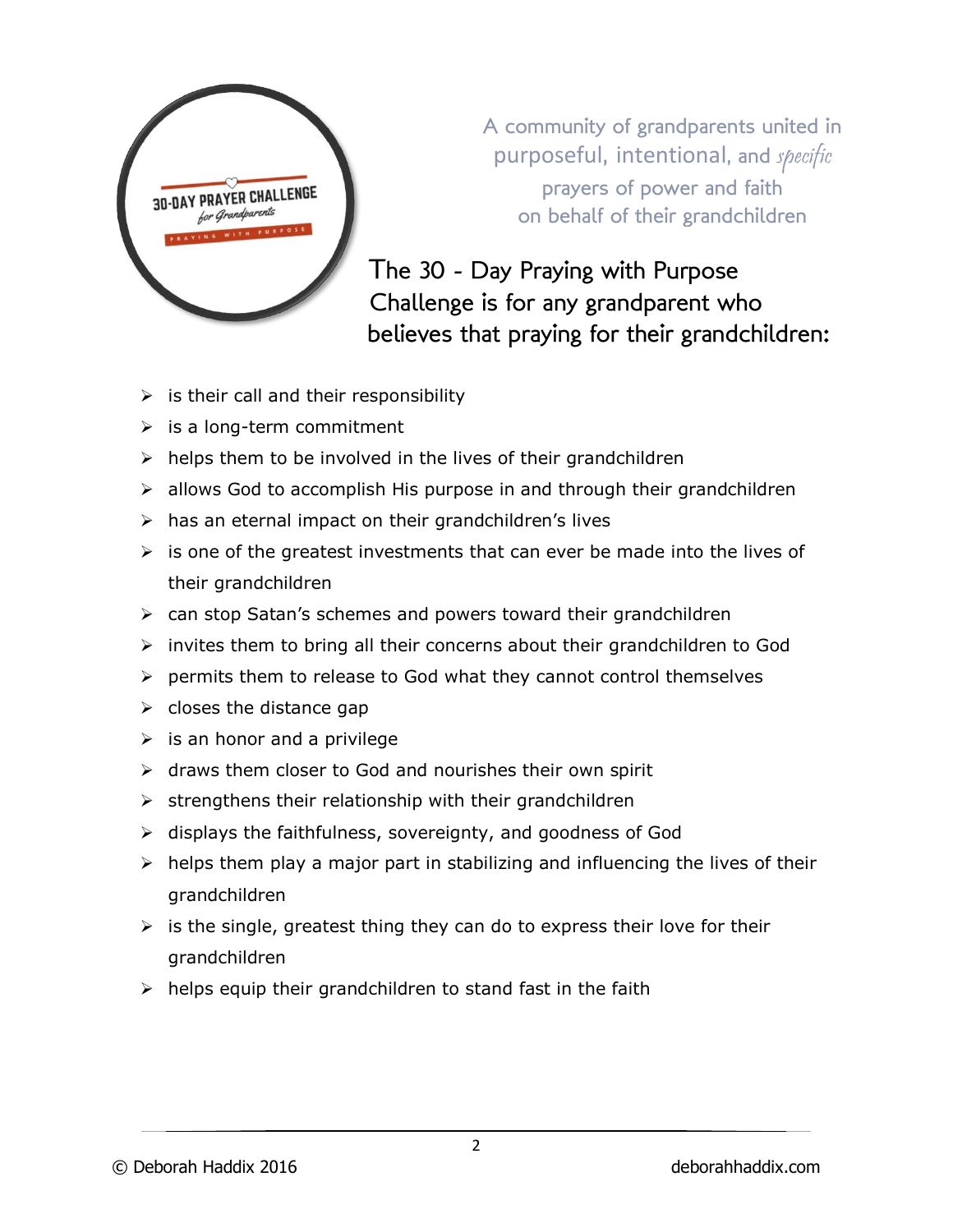### What is the 30 - Day Challenge?

The 30 – Day Prayer Challenge is an opportunity for grandparents to:

- COMMIT to praying for their grandchildren for 30 consecutive days.
- ENGAGE in purposeful, intentional, and specific prayers for their grandchildren.
- RECEIVE SUPPORT and ENCOURAGMENT from others as they make an immense investment into the lives of their grandchildren.

# When does the 30 - Day Challenge take place?

The challenge can be taken at any time that fits your schedule. Additionally, a corporate version is run annually through our corresponding [Facebook group](https://www.facebook.com/groups/1054498547972271/) during the 30 days leading up to Grandparents' Day of Prayer.

"Arise, cry out in the night, at the beginning of the night watches! Pour out your heart like water before the presence of the Lord! Lift your hands to him for the lives of your children, who faint for hunger at the head of every street." - Lamentations 2:19

Prayer is our job; our spiritual work.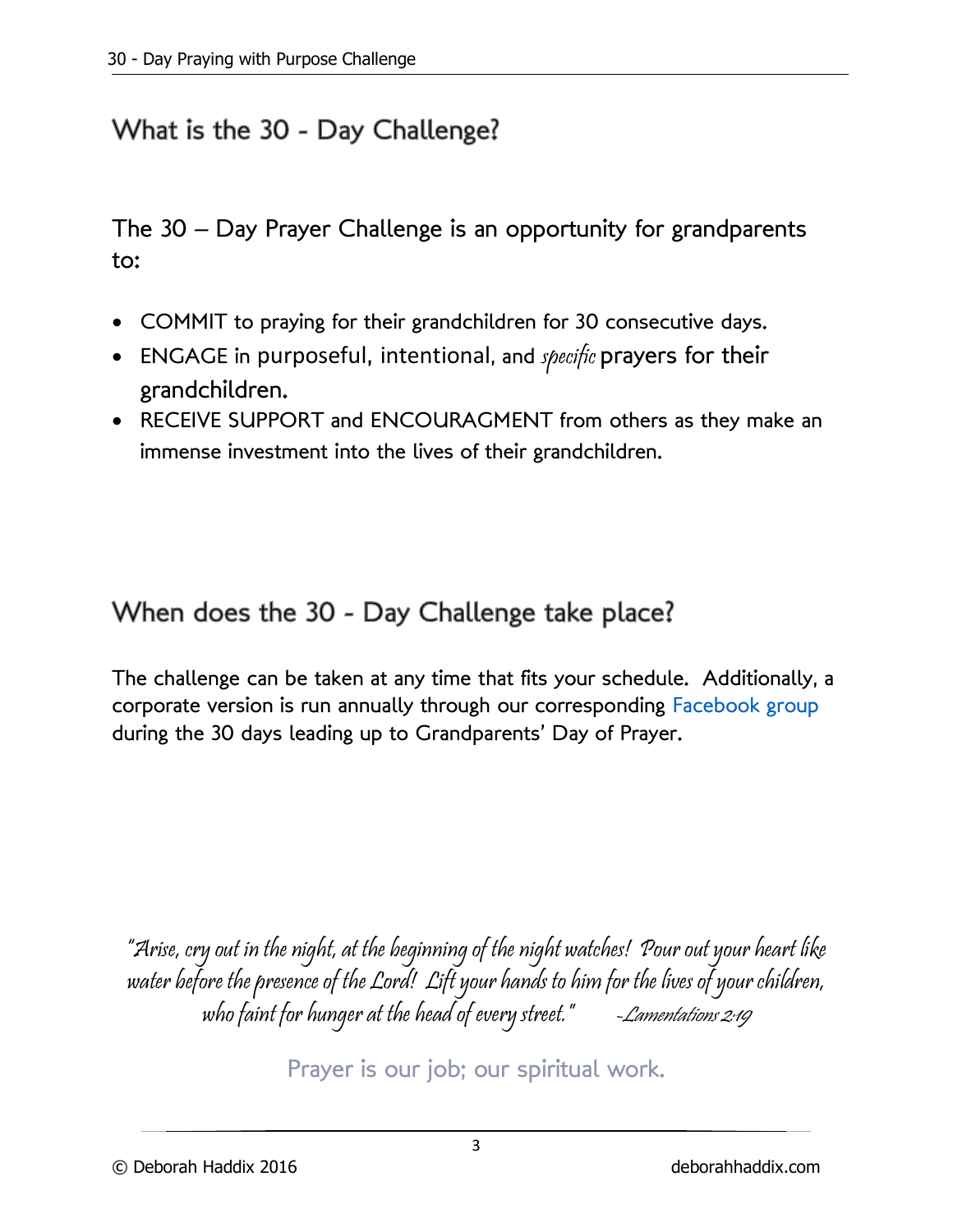### How does the 30 - Day Challenge work?

Use the 30 - Day Praying with Purpose Challenge booklet as a guide.

At the back of this booklet, you will find 30 Prayer Prompts to help you pray specifically for your grandchildren for 30 consecutive days. During the course of the challenge, use the prompts to engage in daily prayer for your grandchildren.

**Additional Challenge Opportunities** 

Make the most of this intentional time of concentrated prayer for your grandchildren by taking advantage of some or all of these additional challenge opportunities:

- $\checkmark$  Make a formal commitment to pray. Write out your commitment and sign it. Post it in a highly visible place. Share your commitment with at least one other person.
- $\checkmark$  Select one or more of the Engaging with Your Grandchildren activities to do during the course of the challenge.
- $\checkmark$  Join the private 30 [Day Praying with Purpose Challenge Facebook Group.](https://www.facebook.com/groups/1054498547972271/?ref=bookmarks)

"For we do not wrestle against flesh and blood, but against the rulers, against the authorities, against the cosmic powers over this present darkness, against the spiritual forces of evil in the heavenly places."  $-$  =  $\pm$ phesians 6:12

Prayer is our weapon in a very real spiritual battle.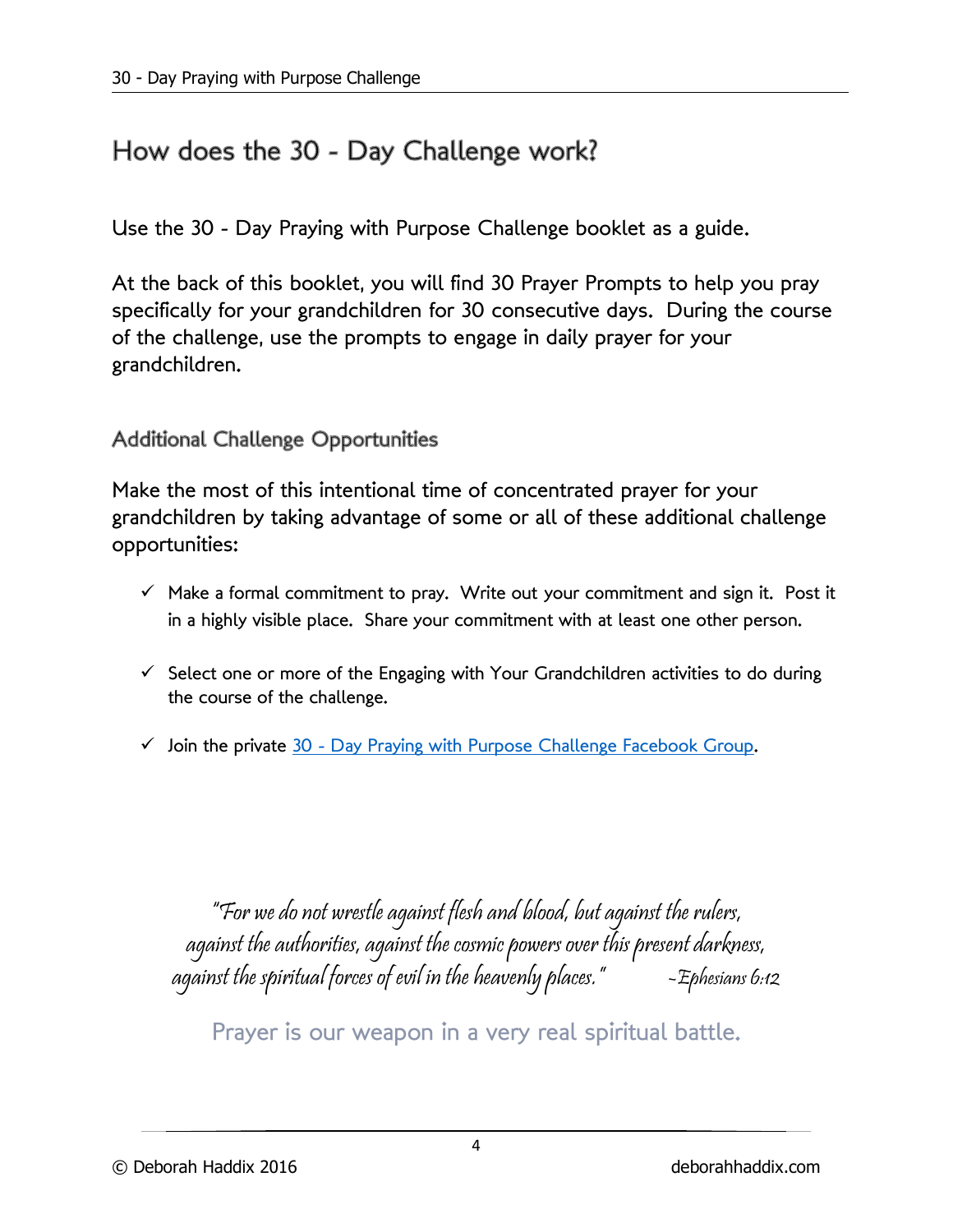### Before the Challenge Begins

Do you find it difficult to be consistent in your prayers? --The busyness and distractions of life constantly getting in the way.

Ever find yourself struggling for just WHAT to pray? --The utterer of vague and general prayers, "And…Lord, bless my grandchildren today."

If we, as grandparents…

…really believe that prayer is our job,

- …really believe that prayer is our weapon,
- …really believe that there is a spiritual battle waging all around,
- …really believe that Satan is after the souls of our grandchildren,
- …really believe that we are fighting for their very souls…

THEN we should be the most *intentional, consistent, diligent, faithful, specific* pray-ers on the planet.

By praying daily for your grandchildren for 30 days you can develop new habits and/or strengthened existing habits that will move you toward becoming a grandmother or grandfather who intentionally, consistently, diligently, faithfully, specifically helps equip their grandchildren to stand fast in the faith.

PREPARE. Plan for this challenge ahead of time. Prior to starting the challenge, look over the Activities for Engaging with Your Grandchildren. Select the ones you would like to do. Gather the materials or information you will need in order to carry the activities out. (A few of the activities will require preparation before your starting date.)

AIM FOR CONSISTENCY. Consistency in our prayer life is so very important. Look ahead. Check your calendar for the 30 days of the challenge. Seek out the time of day that will best fit with building a habit of consistency.

Look for activities in your daily schedule that are already a habit. Connect your new habit of daily prayer to one of them. For instance, you might choose to pray as soon as you rise in the morning or after you have finished your lunch. By doing this, your ingrained habit becomes a "trigger" for your new prayer habit.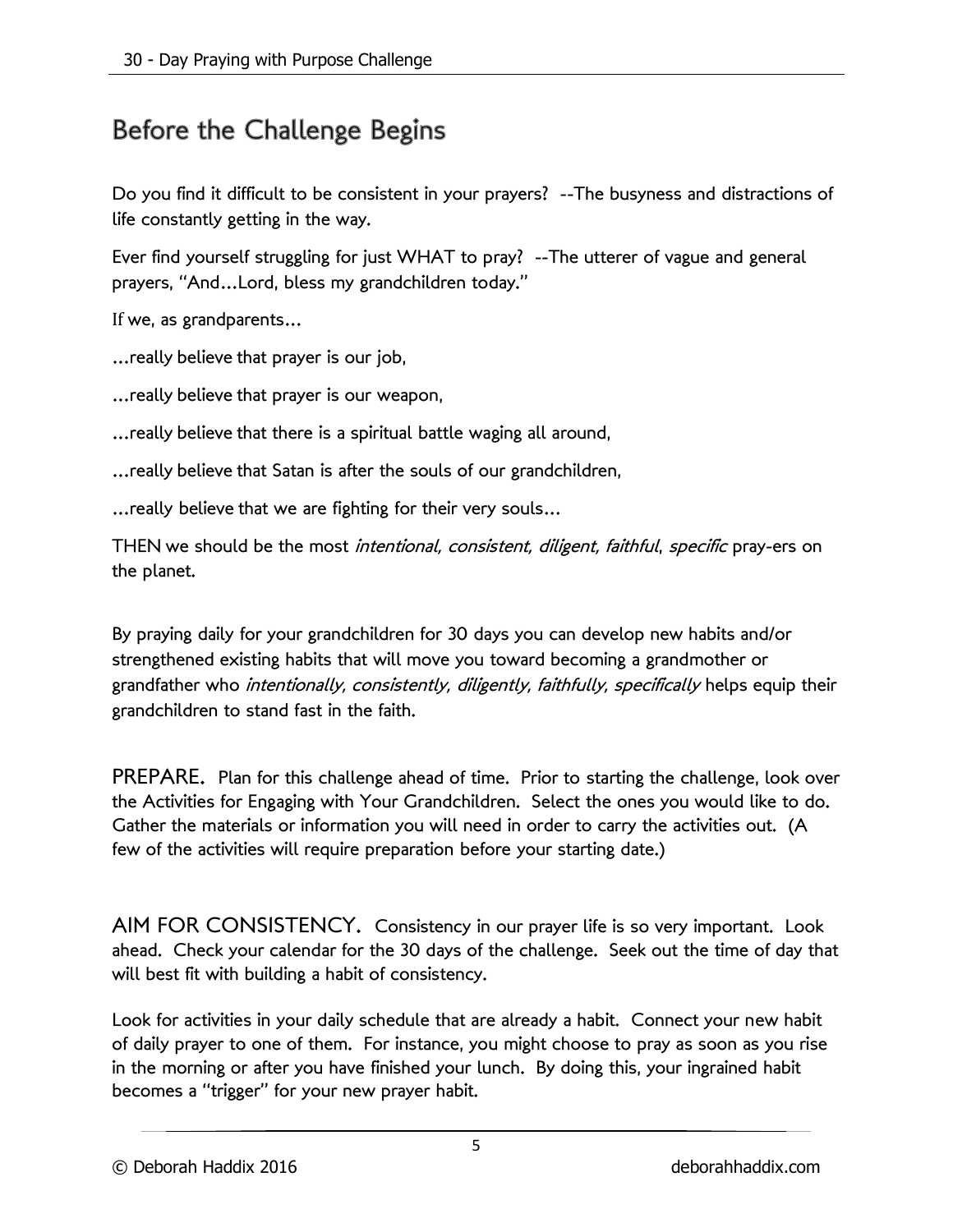SCHEDULE YOUR DAILY PRAYER TIME. Yes, I said, "Schedule your prayer time!" Write the 30 - Day Praying with Purpose Challenge on your calendar. Jot reminder notes to pray each day and at what time. Set the alarm on your phone. Until daily prayer for your grandchildren becomes an ingrained habit, remind yourself by scheduling it.

MAKE A FORMAL COMMITMENT. (1) Write out your commitment and sign it. (2) Post your signed commitment somewhere visible. (3) Share your commitment with at least one other person – spouse, friend, another grandparent, your grandchild.

GATHER SUPPORT. Intentional, concentrated time alone in prayer IS essential. However, it is also essential that we intentionally purpose to link arms (spirits) with other believers and join with them in prayer. Our battle is BOTH private and public. Our prayers should be as well.

- Link arms with other grandparents who have committed to the 30 Day Praying with Purpose Challenge. Request to join the private Facebook group 30 - Day Praying [with Purpose Challenge for Grandparents.](https://www.facebook.com/groups/1054498547972271/)
- Find weekly prayer prompts, articles, free and low-cost resources, and other information at [deborahhaddix.com.](http://www.deborahhaddix.com/just-for-grandparents/)
- Join a neighborhood "Grandparents' Prayer Group" or form one of your own. Consider hosting a weekly prayer group just for grandparents. The meeting could take place in your own home, your church, or a favorite nearby coffee shop.

Follow-through is so much more likely if an accountability system is in place. Additionally, the gleaning of new ideas and the receiving of encouragement are extra special benefits of praying in community.

"Through prayer, the enemy's schemes are thwarted. Through prayer, the powers, principalities, and authorities of Satan's realm are stopped cold. Through prayer, all of the power and provision of God flows into the lives of His people." -Jennifer Kennedy Dean, *Live a Praying Life*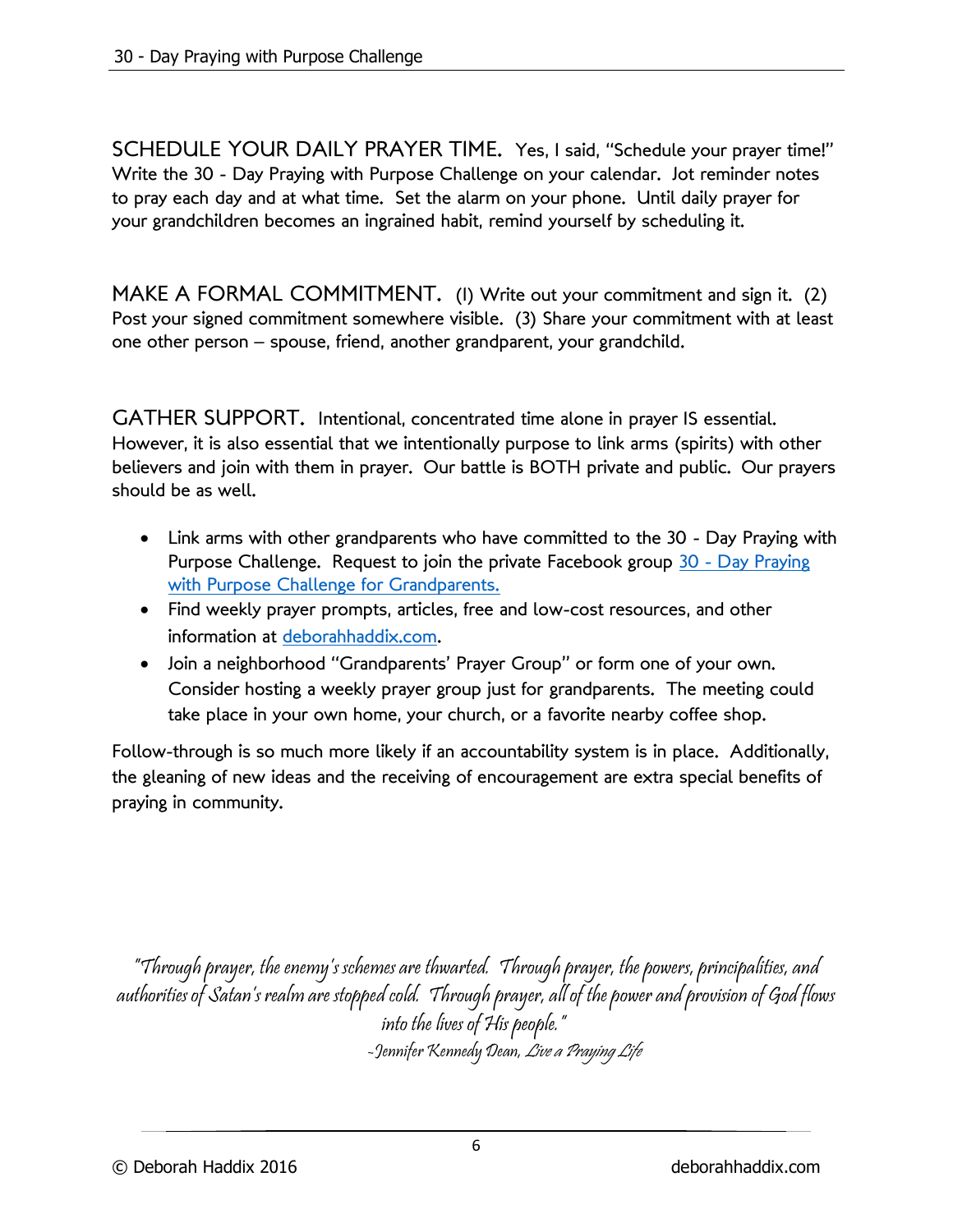# Activities for Engaging with Your Grandchildren

#### Commitment

- ❑ Write out your commitment.
- ❑ Sign it.
- $\Box$  Post your commitment in a highly visible location.
- $\square$  Share your commitment with at least one other person your spouse, a friend, neighbor, another grandparent, or your grandchild or grandchild's parent.
- ❑ Give that trusted person permission to hold you accountable to your daily commitment to prayer.

#### Scheduling

- $\Box$  Choose a time of day that best supports consistency of daily prayer.
- $\Box$  Connect your daily prayer time to an already established daily activity.
- ❑ Place your daily prayer time on your calendar.
- ❑ Set an alarm to serve as a reminder.
- ❑ Share your scheduled time of prayer with at least one other person.
- $\Box$  Give that trusted person permission to hold you accountable to your daily commitment of prayer.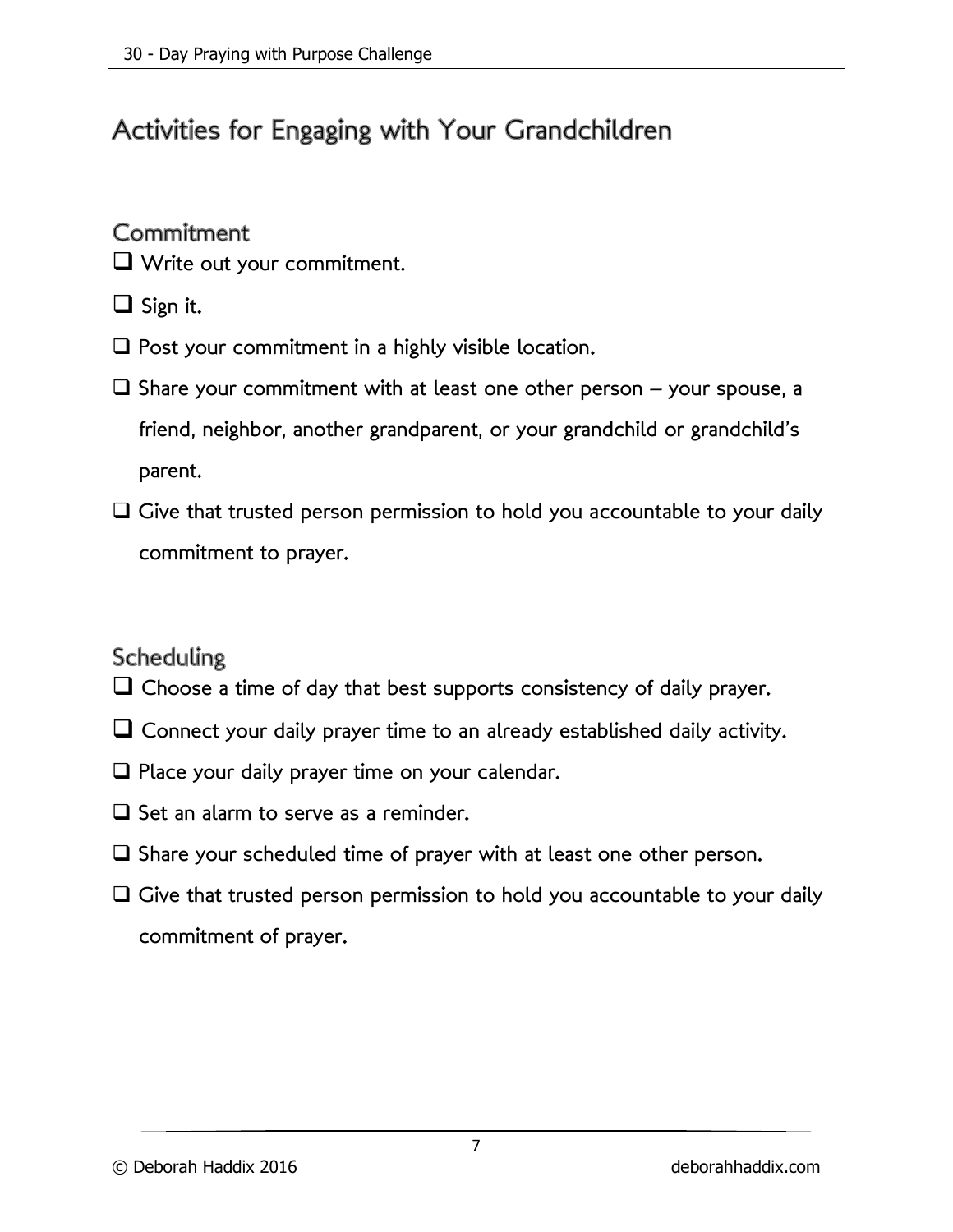#### Support

 $\Box$  Request to join the private Facebook group

30 - [Day Praying with Purpose Challenge for Grandparents.](https://www.facebook.com/groups/1054498547972271/)

- ❑ Find weekly prayer prompts, articles, free and low-cost resources, and other information at [deborahhaddix.com.](http://www.deborahhaddix.com/just-for-grandparents/)
- $\Box$  Pray with a local friend or family member.
- ❑ Pray with long-distance grandparent friends and family via the internet.
- $\Box$  Follow Christian Grandparenting Network on the [web](https://www.christiangrandparenting.net/) and on [Facebook.](https://www.facebook.com/ChristianGrandparenting/)
- ❑ Form or join a [Grandparents at Prayer \(G@P\)](https://christiangrandparenting.net/grandparents-at-prayer/) group.
- ❑ Organize and host a Grandparents' [Day of Prayer event.](https://christiangrandparenting.net/grandparents-day-of-prayer/)
- □ Host or attend a [Biblical Grandparenting Conference.](https://christiangrandparenting.com/biblical-grandparenting-conference/)
- ❑ Follow The Legacy Coalition on the [web](https://legacycoalition.com/) and on [Facebook.](https://www.facebook.com/thelegacycoalition/)
- ❑ Attend the annual [Legacy Grandparenting Summit](https://summit.legacycoalition.com/) or a [Legacy Local](https://legacycoalition.com/local-seminars/)

[Seminar.](https://legacycoalition.com/local-seminars/)

❑ Attend an [Intentional Grandparenting Conference.](https://grandparenting.co/)

"The prayer of a righteous person has great power as it is working." -James 5:16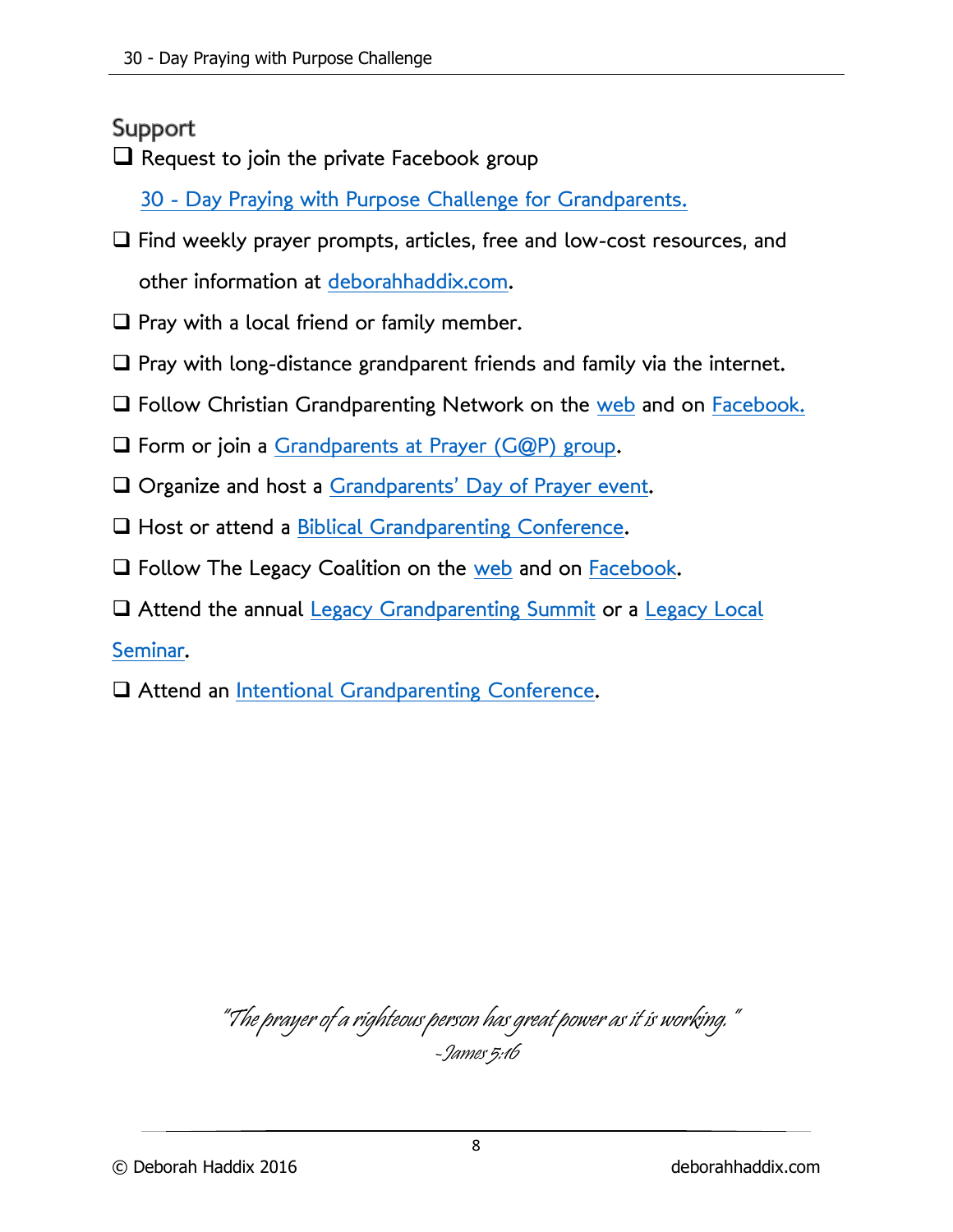Further Opportunities of Engagement

❑ When you are able, pray with your grandchildren before meals.

- $\Box$  Pray together at bedtime when possible.
- $\Box$  Call your grandchildren and pray with them over the phone.
- ❑ Go on a prayer walk. Pray for your grandchild.
- $\Box$  Go on a prayer walk with your grandchild.
- ❑ Let your grandchildren see you pray.
- ❑ Discuss your prayers with your grandchildren.
- ❑ Share with your grandchildren how God is answering prayer in your own life.
- $\Box$  Let your grandchildren know ahead of time that you will be praying specifically for them.
- $\Box$  Ask them for their prayer requests. If your grandchildren are very young, elicit their requests through their parents.
- ❑ Entrust your grandchildren with praying for you. Share your requests with them.
- ❑ Keep a pencil and pad of paper by your phone or computer. Listen as your grandchildren talk. Record prayer requests that you glean from conversations with them.
- ❑ Pray Scripture with your grandchildren.
- ❑ Share Scriptures that you love to pray with your grandchildren.
- □ Create a Scripture Prayer Journal. In it record the Scriptures you are praying for your grandchildren.
- ❑ Create a Scripture Prayer Journal that you share with your grandchildren. Record in it Scriptures that each of you are praying.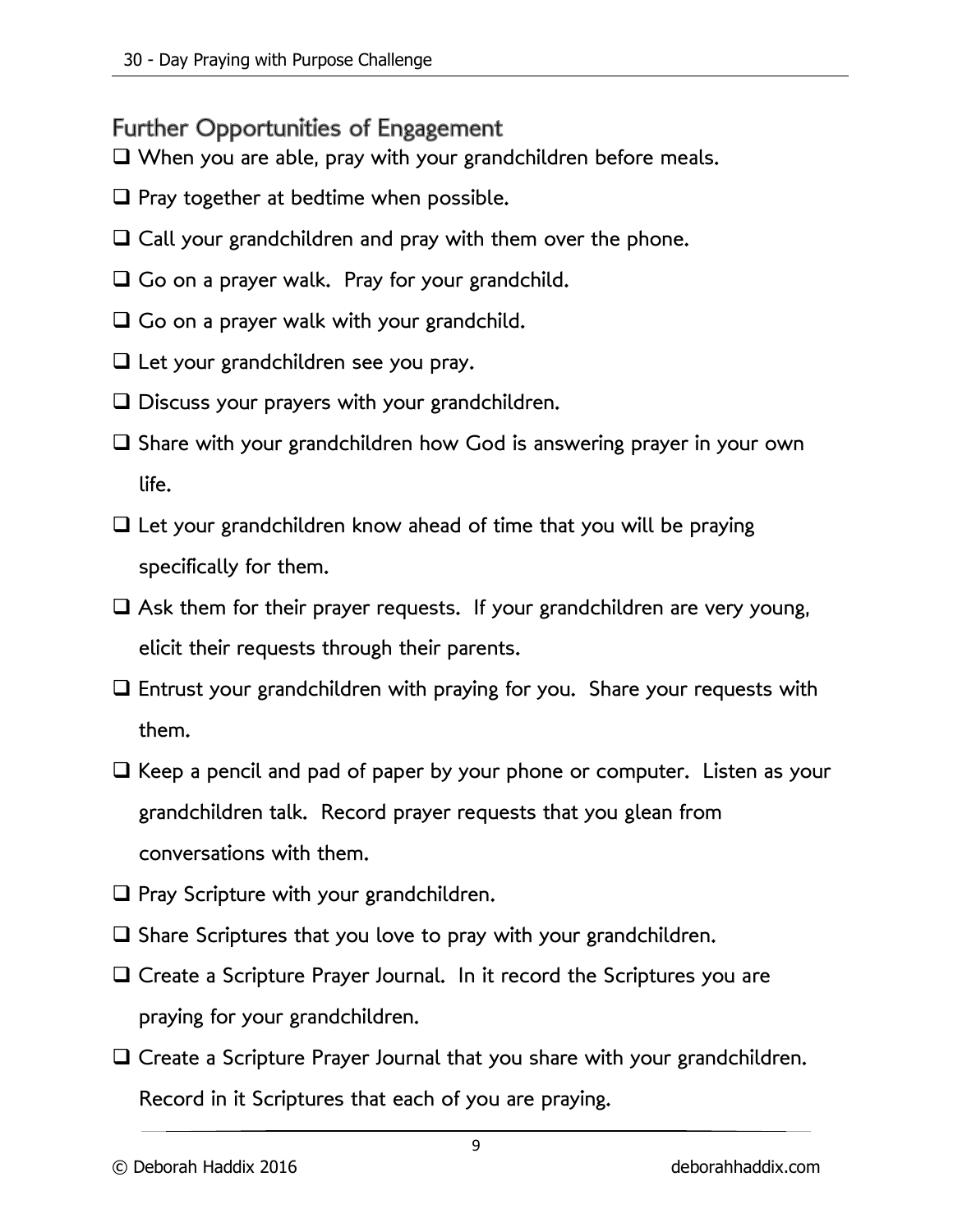- ❑ Begin a Legacy Prayer Journal. A Legacy Prayer Journal is kept by members of multiple generations within a family. The journal is typically sectioned off by categories such as prayer requests and answers to prayer. This type of Prayer Journal encourages modeling and discussion of prayer. It also becomes a treasured family keepsake and a record of God's movement within your family. Long-distance grandparents can keep a Legacy Prayer Journal with their grandchildren by using technology to share requests and gather information.
- ❑ Before the 30 Day Challenge begins, set up a Picture Prayer Journal. Tab a section of pages for each of your grandchildren. On the first page of each section write the name of one of your grandchildren. Add a photo of the child, the child's birthdate, and any other pertinent information. Use your journal during the challenge. On the pages of each section record requests, prayers, answers and anything else you like.
- ❑ Keep a personal journal of your 30 Day Praying with Purpose Challenge experience.
- ❑ Begin a family Thankful Journal. Involve your grandchildren in setting it up and making entries.
- ❑ Mail a note to your grandchildren letting them know that you are praying for them.
- $\Box$  Up the accountability factor. Tell your grandchildren that you are praying for them. Make the moment even more special by giving them a keepsake as a reminder of your commitment.
- $\Box$  [Pray in Color](https://www.deborahhaddix.com/praying-in-color-for-our-grandchildren/) for each of your grandchildren.
- ❑ After you have Prayed in Color for your grandchild, mail the prayer to them.
- $\Box$  Text a short prayer to your grandchild.
- ❑ Send a text or email message letting your grandchild know specifically what you prayed for them.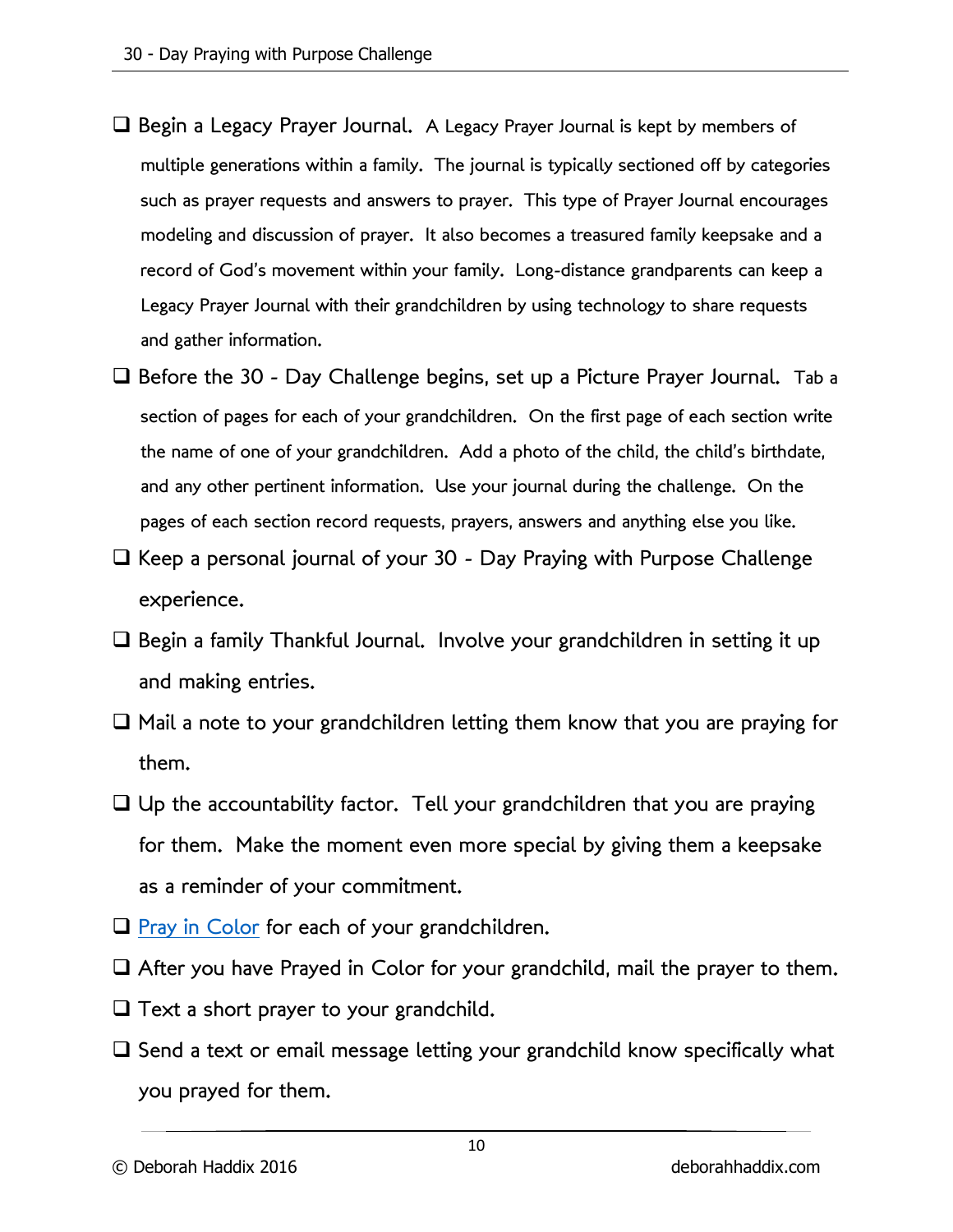- □ Leave [notes](http://www.deborahhaddix.com/wp-content/uploads/2016/07/Notes-Cards-for-Your-Grandchildren.pdf) for your grandchild to find after a visit together or mail the notes.
- ❑ Use the [Prayer Prompt Cards](http://www.deborahhaddix.com/wp-content/uploads/2016/07/Prayer-Prompts-Cards.pdf) version of the daily prayer prompts if it is easier. The cards can be cut apart and carried in a Bible, purse, or bag.

Add your own ideas or ideas gained from others.

# "For now we live, if you are standing fast in the Lord." I Thessalonians 3:18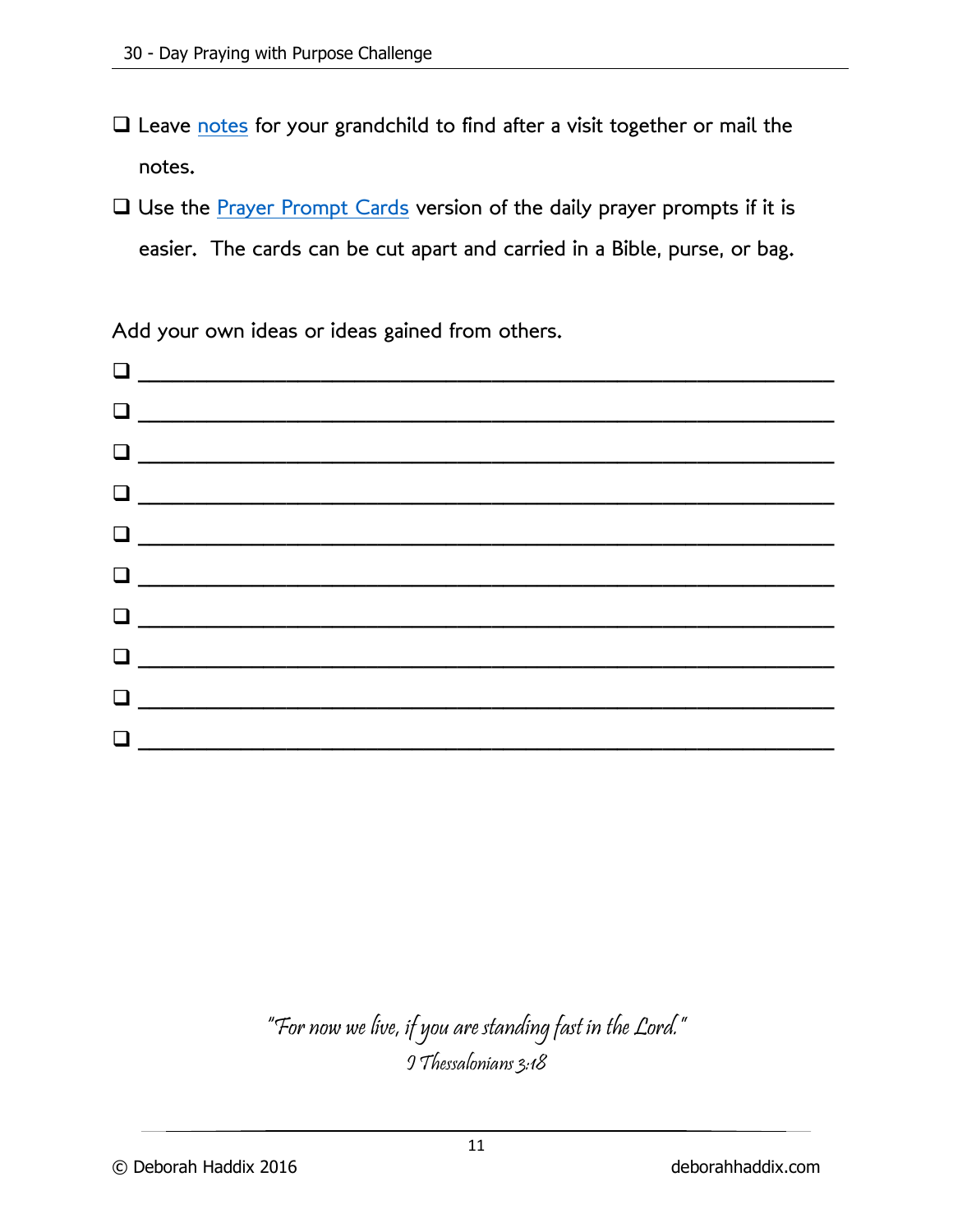# 30 - Day Challenge Prayer Prompts

Day 1 – SALVATION - Pray that your unsaved grandchildren will believe that Jesus loves them and died for their sins so that they can have a personal relationship with Him and enjoy eternal live. Thank God for the SALVATION of your saved grandchildren.

John 3:16 - *For God so loved the world, that he gave his only Son, that whoever believes in him should not perish but have eternal life.*

Day 2 – GRACE & KNOWLEDGE – Pray that each of your grandchildren will grow in the grace and knowledge of Jesus Christ.

2 Peter 3:18 - *But grow in the grace and knowledge of our Lord and Savior Jesus Christ. To him be the glory both now and to the day of eternity. Amen.*

Day 3 – LOVE FOR GOD – Make it today's prayer that with each passing day your grandchildren will grow more and more in love with God.

Mark 12:30 - *And you shall love the Lord your God with all your heart and with all your soul and with all your mind and with all your strength.'*

Day 4 – GRATITUDE – *"Thanksgiving is the precursor to joy," Kathy Keller, TGCW2016.* Pray that gratitude will become a habit for your grandchild so that joy becomes their life.

1 Thessalonians 5:18 - *give thanks in all circumstances; for this is the will of God in Christ Jesus for you.*

Day 5 – LOVE FOR GOD'S WORD – Pray that your grandchildren will hunger and thirst for His Word finding it more precious that gold.

Psalm 19:10 - *More to be desired are they than gold, even much fine gold; sweeter also than honey and drippings of the honeycomb.*

Day 6 – KINDNESS – Today pray that your grandchildren will be kind to their siblings and everyone else.

Ephesians 4:32 - *Be kind to one another, tenderhearted, forgiving one another, as God in Christ forgave you.*

Day 7 – OBEDIENCE TO PARENTS – Pray that your grandchildren will honor their parents through their obedience to them.

Colossians 3:20 - *Children, obey your parents in everything, for this pleases the Lord.*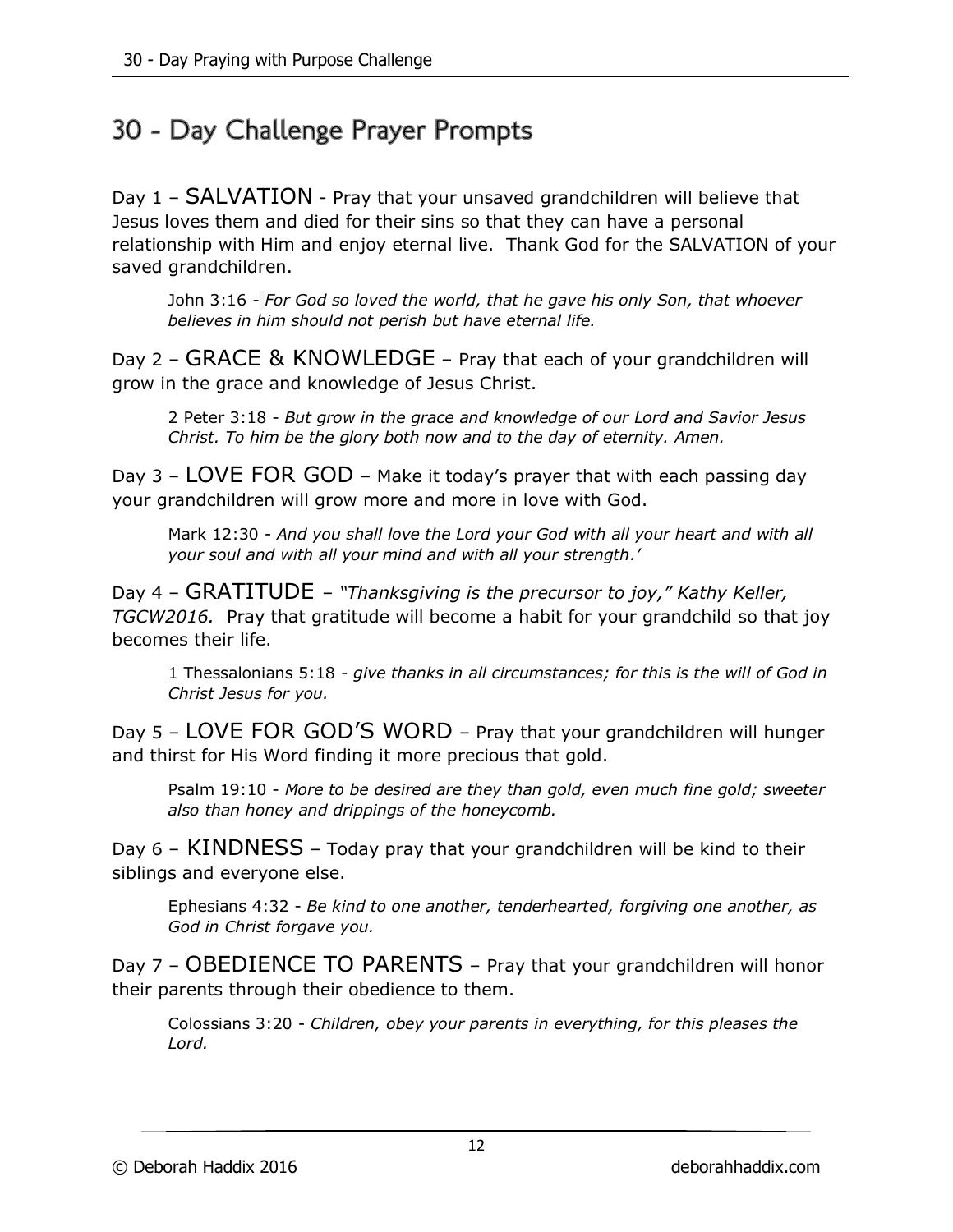Day 8 – SELF-CONTROL – Pray that your grandchildren will learn to exhibit selfcontrol.

Proverbs 25:28 - *A man without self-control is like a city broken into and left without walls.*

Day 9 – DILIGENCE – Make it today's prayer that your grandchildren will grow in diligence.

Proverbs 21:5 - *The plans of the diligent lead surely to abundance, but everyone who is hasty comes only to poverty.*

Day 10 – RESPECT – Pray that each of your grandchildren will learn to respect those in authority over them.

Romans 13:1 - *Let every person be subject to the governing authorities. For there is no authority except from God, and those that exist have been instituted by God.*

Day 11 – FORGIVENESS – Pray that your grandchildren will forgive others just as God has forgiven us.

Ephesians 4:32 - *Be kind to one another, tenderhearted, forgiving one another, as God in Christ forgave you.*

Day 12 – GENEROSITY – Pray that your grandchild will exhibit generosity.

Hebrews 13:16 - *Do not neglect to do good and to share what you have, for such sacrifices are pleasing to God.*

Day 13 – LOVE FOR OTHERS – Pray that your grandchildren will love others.

1 John 4:19 - *We love because he first loved us.*

Day 14 – DISCERNMENT – Pray that your grandchildren will grow in discernment.

Ecclesiastes 8:5 - *Whoever keeps a command will know no evil thing, and the wise heart will know the proper time and the just way.*

Day 15 – COURAGE – Pray for your grandchildren that they will be courageous putting their trust in the Lord.

Psalm 56:3-4 - *When I am afraid, I put my trust in you. <sup>4</sup> In God, whose word I praise, in God I trust; I shall not be afraid. What can flesh do to me?*

Day 16 – RESPONSIBILITY – Pray that each of your grandchildren will accept responsibility for their actions.

Galatians 6:5 - *For each will have to bear his own load.*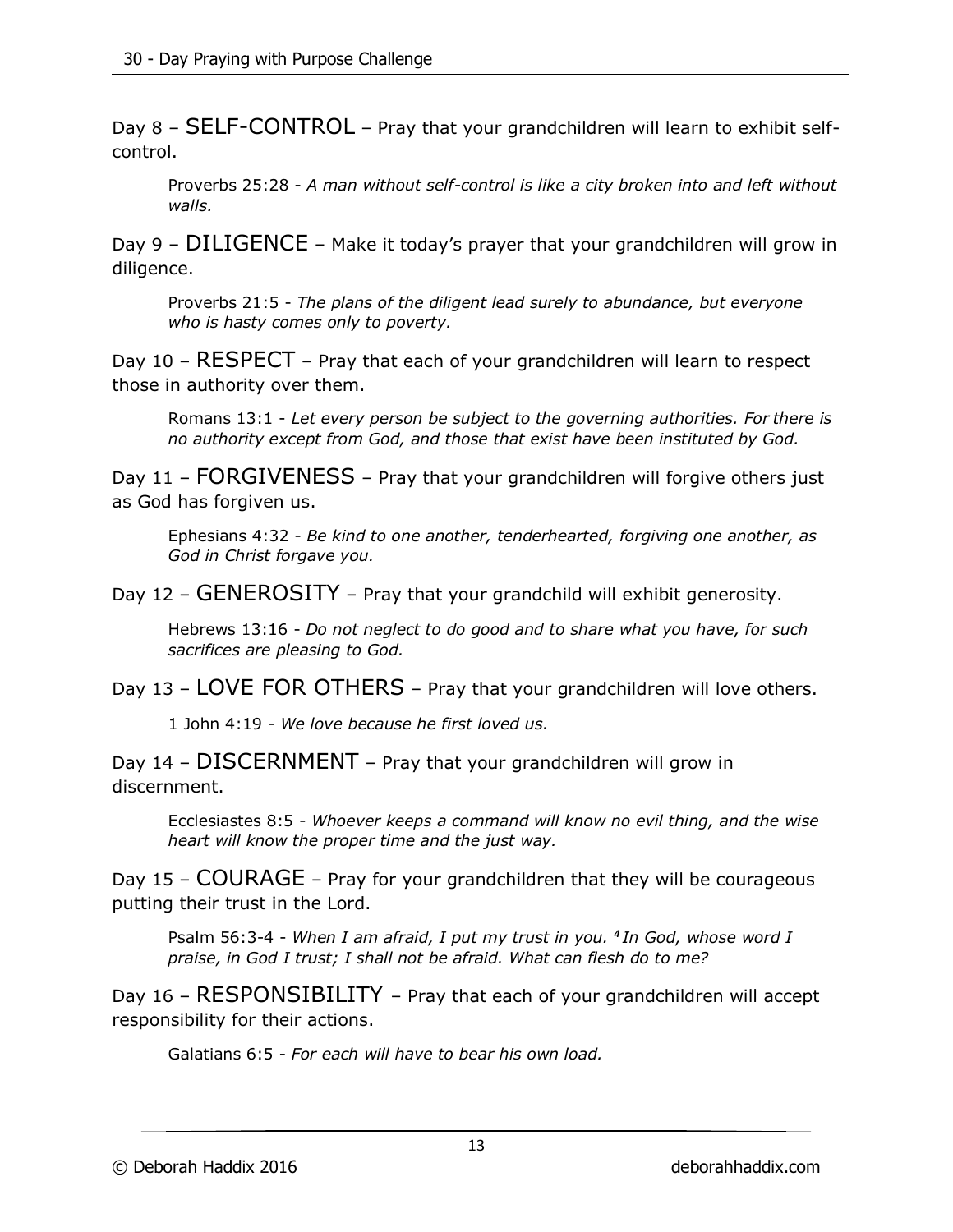Day 17 – PASSION FOR GOD – Make it the focus of your prayer today that your grandchildren will develop a singular passion for God Almighty.

Psalm 63:8 - *My soul clings to you; your right hand upholds me.*

Day 18 – HUMILITY – Pray that your grandchildren will walk humbly with God.

1 Peter 5:5 - *Likewise, you who are younger, be subject to the elders. Clothe yourselves, all of you, with humility toward one another, for "God opposes the proud but gives grace to the humble."*

Day 19 – HATRED FOR SIN – Pray that your grandchildren will hate sin.

Psalm 97:10 - *O you who love the LORD, hate evil! He preserves the lives of his saints; he delivers them from the hand of the wicked.*

Day 20 – PURITY – Pray that each of your grandchildren will live a life of purity before God.

1 Corinthians 6:18-20 - *Flee from sexual immorality. Every other sin a person commits is outside the body, but the sexually immoral person sins against his own body. <sup>19</sup> Or do you not know that your body is a temple of the Holy Spirit within you, whom you have from God? You are not your own, <sup>20</sup> for you were bought with a price. So glorify God in your body.*

Day 21 – PROTECTION FROM THE EVIL ONE – Pray that God will protect your grandchildren from Satan.

John 17:15 - *I do not ask that you take them out of the world, but that you keep them from the evil one.*

Day 22 – COURTESY – As you pray for your grandchildren today, pray that they will show courtesy to others.

Titus 3:2 - *to speak evil of no one, to avoid quarreling, to be gentle, and to show perfect courtesy toward all people.*

Day 23 – UNSELFISHNESS – Pray that your grandchildren will have hearts of unselfishness.

Colossians 3:12 - *Put on then, as God's chosen ones, holy and beloved, compassionate hearts, kindness, humility, meekness, and patience,*

Day 24 – FAITH – Pray that your grandchildren will grow in faith.

1 John 5:4 - *For everyone who has been born of God overcomes the world. And this is the victory that has overcome the world—our faith.*